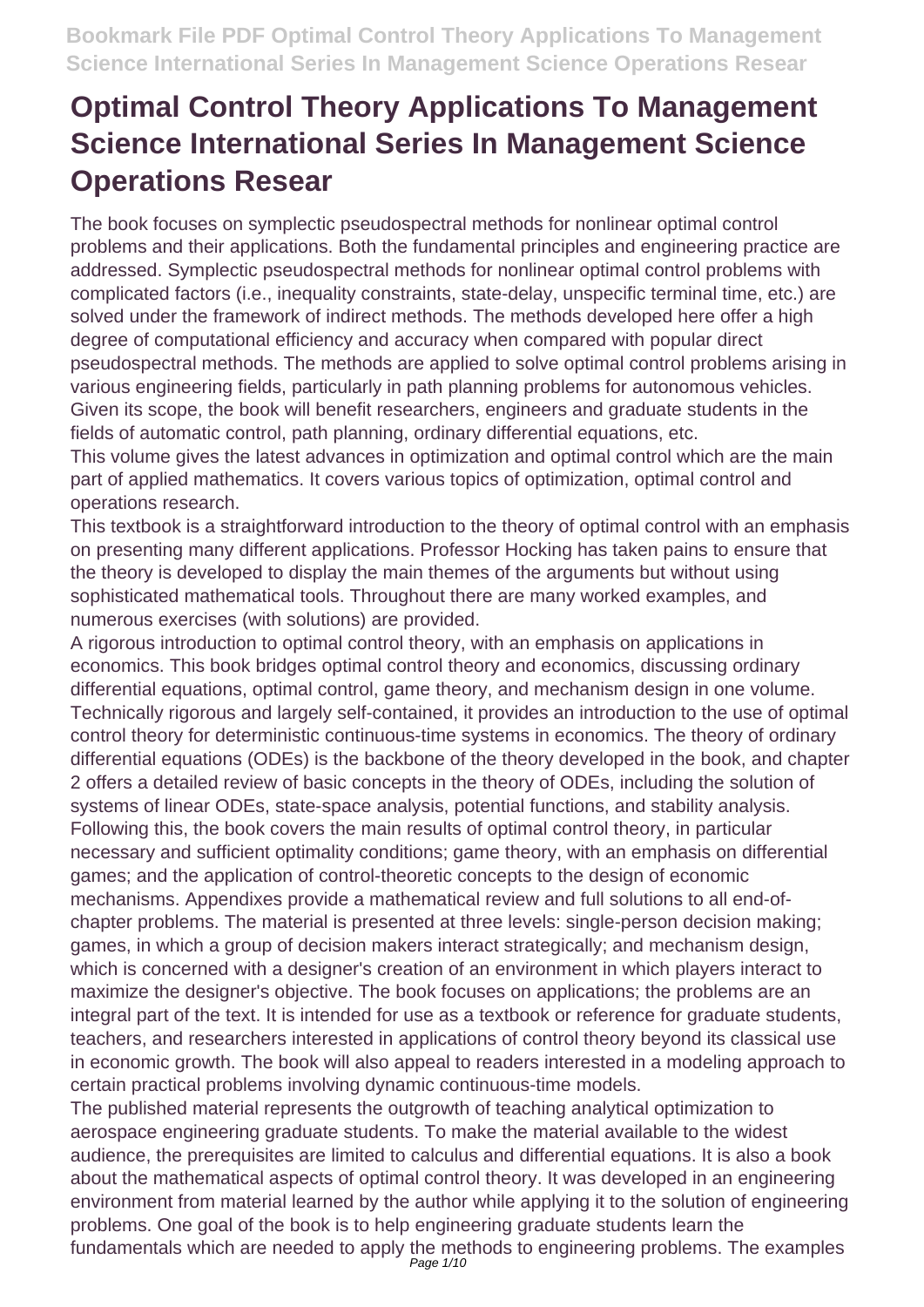are from geometry and elementary dynamical systems so that they can be understood by all engineering students. Another goal of this text is to unify optimization by using the differential of calculus to create the Taylor series expansions needed to derive the optimality conditions of optimal control theory.

This book is an introduction to the mathematical theory of optimal control of processes governed by ordinary differential eq- tions. It is intended for students and professionals in mathematics and in areas of application who want a broad, yet relatively deep, concise and coherent introduction to the subject and to its relati- ship with applications. In order to accommodate a range of mathema- cal interests and backgrounds among readers, the material is arranged so that the more advanced mathematical sections can be omitted wi- out loss of continuity. For readers primarily interested in appli- tions a recommended minimum course consists of Chapter I, the sections of Chapters II, III, and IV so recommended in the introductory sec tions of those chapters, and all of Chapter V. The introductory sec tion of each chapter should further guide the individual reader toward material that is of interest to him. A reader who has had a good course in advanced calculus should be able to understand the defini tions and statements of the theorems and should be able to follow a substantial portion of the mathematical development. The entire book can be read by someone familiar with the basic aspects of Lebesque integration and functional analysis. For the reader who wishes to find out more about applications we recommend references [2], [13], [33], [35], and [50], of the Bibliography at the end of the book.

Graduate-level text provides introduction to optimal control theory for stochastic systems, emphasizing application of basic concepts to real problems.

The performance of a process -- for example, how an aircraft consumes fuel -- can be enhanced when the most effective controls and operating points for the process are determined. This holds true for many physical, economic, biomedical, manufacturing, and engineering processes whose behavior can often be influenced by altering certain parameters or controls to optimize some desired property or output.

February 27 - March 1, 1997, the conference Optimal Control: The ory, Algorithms, and Applications took place at the University of Florida, hosted by the Center for Applied Optimization. The conference brought together researchers from universities, industry, and government laborato ries in the United States, Germany, Italy, France, Canada, and Sweden. There were forty-five invited talks, including seven talks by students. The conference was sponsored by the National Science Foundation and endorsed by the SIAM Activity Group on Control and Systems Theory, the Mathe matical Programming Society, the International Federation for Information Processing (IFIP), and the International Association for Mathematics and Computers in Simulation (IMACS). Since its inception in the 1940s and 1950s, Optimal Control has been closely connected to industrial applications, starting with aerospace. The program for the Gainesville conference, which reflected the rich cross-disci plinary flavor of the field, included aerospace applications as well as both novel and emerging applications to superconductors, diffractive optics, non linear optics, structural analysis, bioreactors, corrosion detection, acoustic flow, process design in chemical engineering, hydroelectric power plants, sterilization of canned foods, robotics, and thermoelastic plates and shells. The three days of the conference were organized around the three confer ence themes, theory, algorithms, and applications. This book is a collection of the papers presented at the Gainesville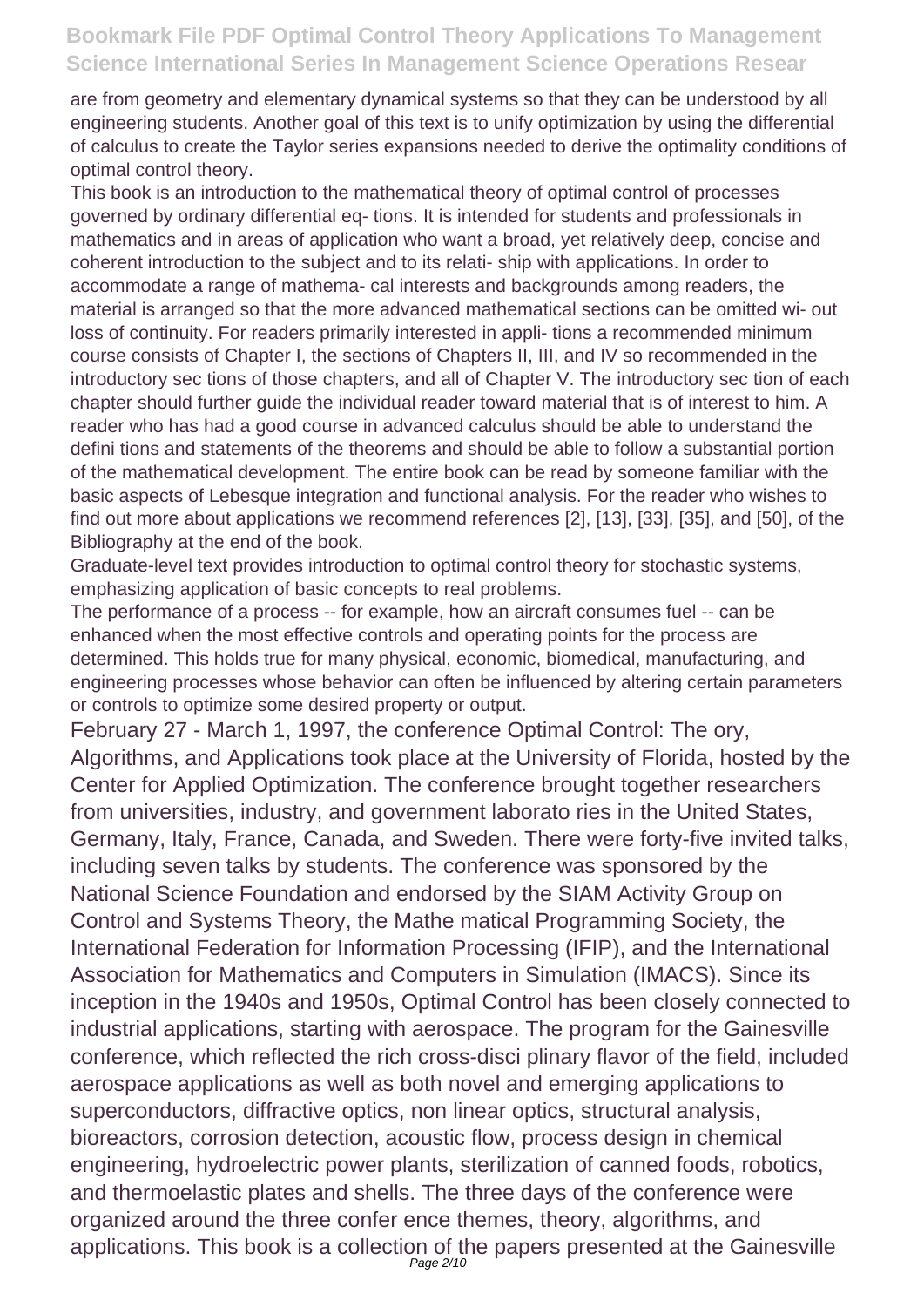conference. We would like to take this opportunity to thank the sponsors and participants of the conference, the authors, the referees, and the publisher for making this volume possible.

This book introduces a variety of problem statements in classical optimal control, in optimal estimation and filtering, and in optimal control problems with non-scalarvalued performance criteria. Many example problems are solved completely in the body of the text. All chapter-end exercises are sketched in the appendix. The theoretical part of the book is based on the calculus of variations, so the exposition is very transparent and requires little mathematical rigor. This fully revised 3rd edition offers an introduction to optimal control theory and its diverse applications in management science and economics. It brings to students the concept of the maximum principle in continuous, as well as discrete, time by using dynamic programming and Kuhn-Tucker theory. While some mathematical background is needed, the emphasis of the book is not on mathematical rigor, but on modeling realistic situations faced in business and economics. The book exploits optimal control theory to the functional areas of management including finance, production and marketing and to economics of growth and of natural resources. In addition, this new edition features materials on stochastic Nash and Stackelberg differential games and an adverse selection model in the principal-agent framework. The book provides exercises for each chapter and answers to selected exercises to help deepen the understanding of the material presented. Also included are appendices comprised of supplementary material on the solution of differential equations, the calculus of variations and its relationships to the maximum principle, and special topics including the Kalman filter, certainty equivalence, singular control, a global saddle point theorem, Sethi-Skiba points, and distributed parameter systems. Optimal control methods are used to determine optimal ways to control a dynamic system. The theoretical work in this field serves as a foundation for the book, which the author has applied to business management problems developed from his research and classroom instruction. The new edition has been completely refined and brought up to date. Ultimately this should continue to be a valuable resource for graduate courses on applied optimal control theory, but also for financial and industrial engineers, economists, and operational researchers concerned with the application of dynamic optimization in their fields. Treats optimal problems for systems described by ODEs and PDEs, using an approach that unifies finite and infinite dimensional nonlinear programming. Geared toward advanced undergraduate and graduate engineering students, this text introduces the theory and applications of optimal control. It serves as a bridge to the technical literature, enabling students to evaluate the implications of theoretical control work, and to judge the merits of papers on the subject. Rather than presenting an exhaustive treatise, Optimal Control offers a detailed introduction that fosters careful thinking and disciplined intuition. It develops the basic mathematical background, with a coherent formulation of the control Page 3/10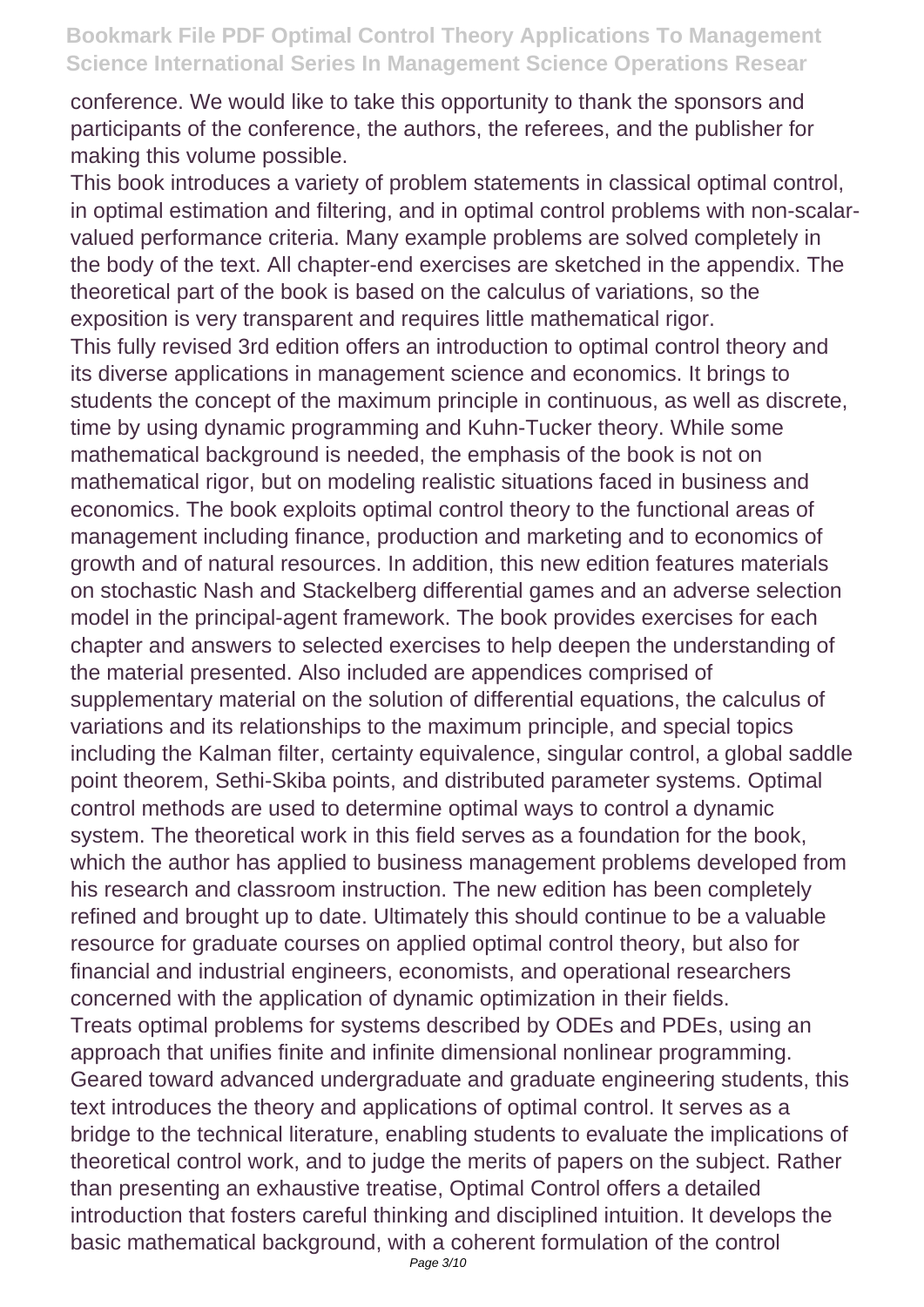problem and discussions of the necessary conditions for optimality based on the maximum principle of Pontryagin. In-depth examinations cover applications of the theory to minimum time, minimum fuel, and to quadratic criteria problems. The structure, properties, and engineering realizations of several optimal feedback control systems also receive attention. Special features include numerous specific problems, carried through to engineering realization in block diagram form. The text treats almost all current examples of control problems that permit analytic solutions, and its unified approach makes frequent use of geometric ideas to encourage students' intuition.

Optimal control methods are used to determine optimal ways to control a dynamic system. The theoretical work in this field serves as a foundation for the book, which the authors have applied to business management problems developed from their research and classroom instruction. Sethi and Thompson have provided management science and economics communities with a thoroughly revised edition of their classic text on Optimal Control Theory. The new edition has been completely refined with careful attention to the text and graphic material presentation. Chapters cover a range of topics including finance, production and inventory problems, marketing problems, machine maintenance and replacement, problems of optimal consumption of natural resources, and applications of control theory to economics. The book contains new results that were not available when the first edition was published, as well as an expansion of the material on stochastic optimal control theory.

Optimal control theory is a technique being used increasingly by academic economists to study problems involving optimal decisions in a multi-period framework. This textbook is designed to make the difficult subject of optimal control theory easily accessible to economists while at the same time maintaining rigour. Economic intuitions are emphasized, and examples and problem sets covering a wide range of applications in economics are provided to assist in the learning process. Theorems are clearly stated and their proofs are carefully explained. The development of the text is gradual and fully integrated, beginning with simple formulations and progressing to advanced topics such as control parameters, jumps in state variables, and bounded state space. For greater economy and elegance, optimal control theory is introduced directly, without recourse to the calculus of variations. The connection with the latter and with dynamic programming is explained in a separate chapter. A second purpose of the book is to draw the parallel between optimal control theory and static optimization. Chapter 1 provides an extensive treatment of constrained and unconstrained maximization, with emphasis on economic insight and applications. Starting from basic concepts, it derives and explains important results, including the envelope theorem and the method of comparative statics. This chapter may be used for a course in static optimization. The book is largely self-contained. No previous knowledge of differential equations is required. Want to know not just what makes rockets go up but how to do it optimally?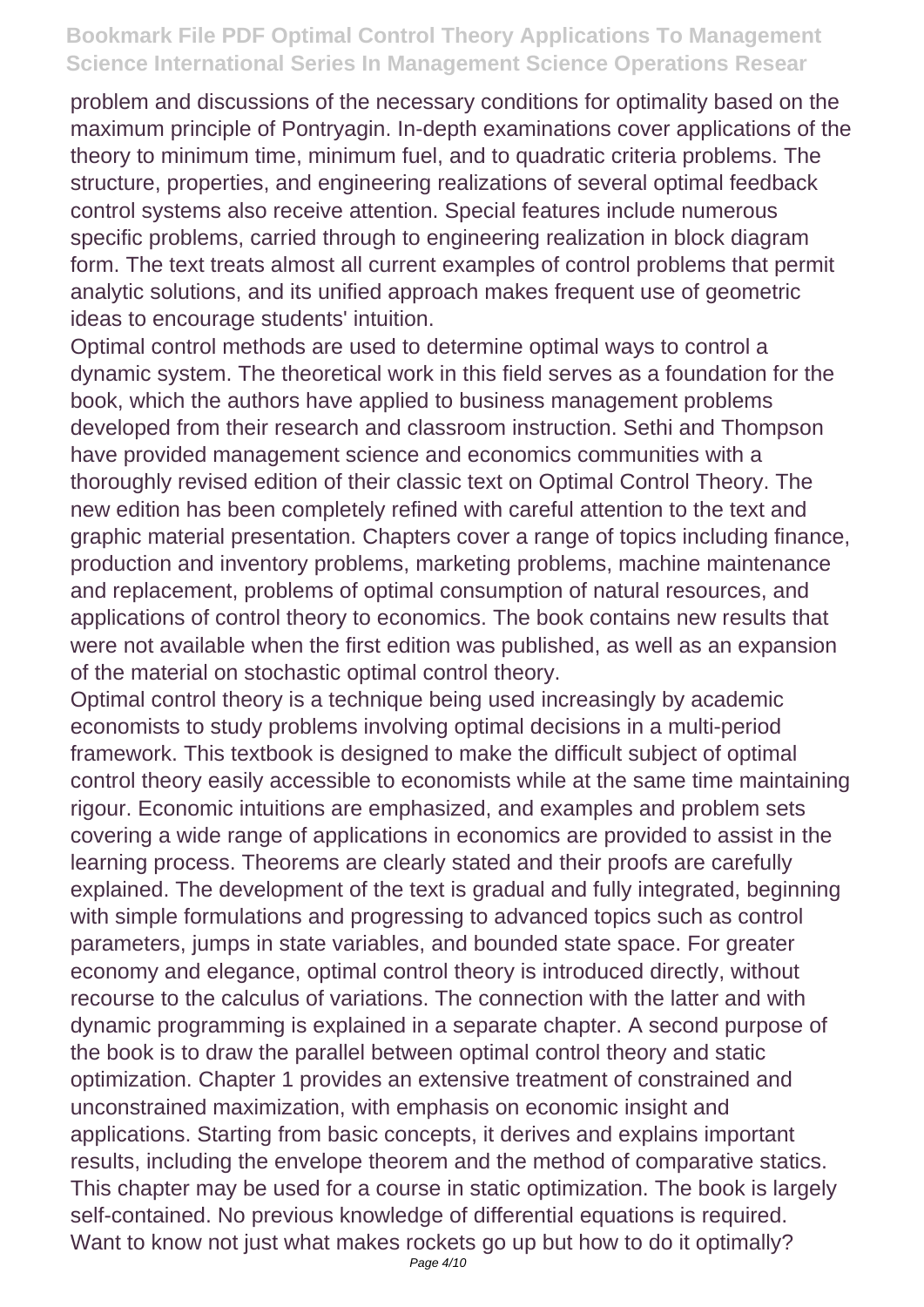Optimal control theory has become such an important field in aerospace engineering that no graduate student or practicing engineer can afford to be without a working knowledge of it. This is the first book that begins from scratch to teach the reader the basic principles of the calculus of variations, develop the necessary conditions step-by-step, and introduce the elementary computational techniques of optimal control. This book, with problems and an online solution manual, provides the graduate-level reader with enough introductory knowledge so that he or she can not only read the literature and study the next level textbook but can also apply the theory to find optimal solutions in practice. No more is needed than the usual background of an undergraduate engineering, science, or mathematics program: namely calculus, differential equations, and numerical integration. Although finding optimal solutions for these problems is a complex process involving the calculus of variations, the authors carefully lay out step-by-step the most important theorems and concepts. Numerous examples are worked to demonstrate how to apply the theories to everything from classical problems (e.g., crossing a river in minimum time) to engineering problems (e.g., minimum-fuel launch of a satellite). Throughout the book use is made of the timeoptimal launch of a satellite into orbit as an important case study with detailed analysis of two examples: launch from the Moon and launch from Earth. For launching into the field of optimal solutions, look no further! Infinite dimensional systems can be used to describe many phenomena in the real world. As is well known, heat conduction, properties of elastic plastic material, fluid dynamics, diffusion-reaction processes, etc., all lie within this area. The object that we are studying (temperature, displace ment, concentration, velocity, etc.) is usually referred to as the state. We are interested in the case where the state satisfies proper differential equa tions that are derived from certain physical laws, such as Newton's law, Fourier's law etc. The space in which the state exists is called the state space, and the equation that the state satisfies is called the state equation. By an infinite dimensional system we mean one whose corresponding state space is infinite dimensional. In particular, we are interested in the case where the state equation is one of the following types: partial differential equation, functional differential equation,

integro-differential equation, or abstract evolution equation. The case in which the state equation is being a stochastic differential equation is also an infinite dimensional problem, but we will not discuss such a case in this book.

This book serves not only as an introduction, but also as an advanced text and reference source in the field of deterministic optimal control systems governed by ordinary differential equations. It also includes an introduction to the classical calculus of variations. An important feature of the book is the inclusion of a large number of examples, in which the theory is applied to a wide variety of economics problems. The presentation of simple models helps illuminate pertinent qualitative and analytic points, useful when confronted with a more complex reality. These models cover: economic growth in both open and closed economies, exploitation of (non-) renewable resources, pollution control, behaviour of firms, and differential games. A great emphasis on precision pervades the book, setting it apart from the bulk of literature in this area. The rigorous techniques presented should help the reader avoid errors which often recur in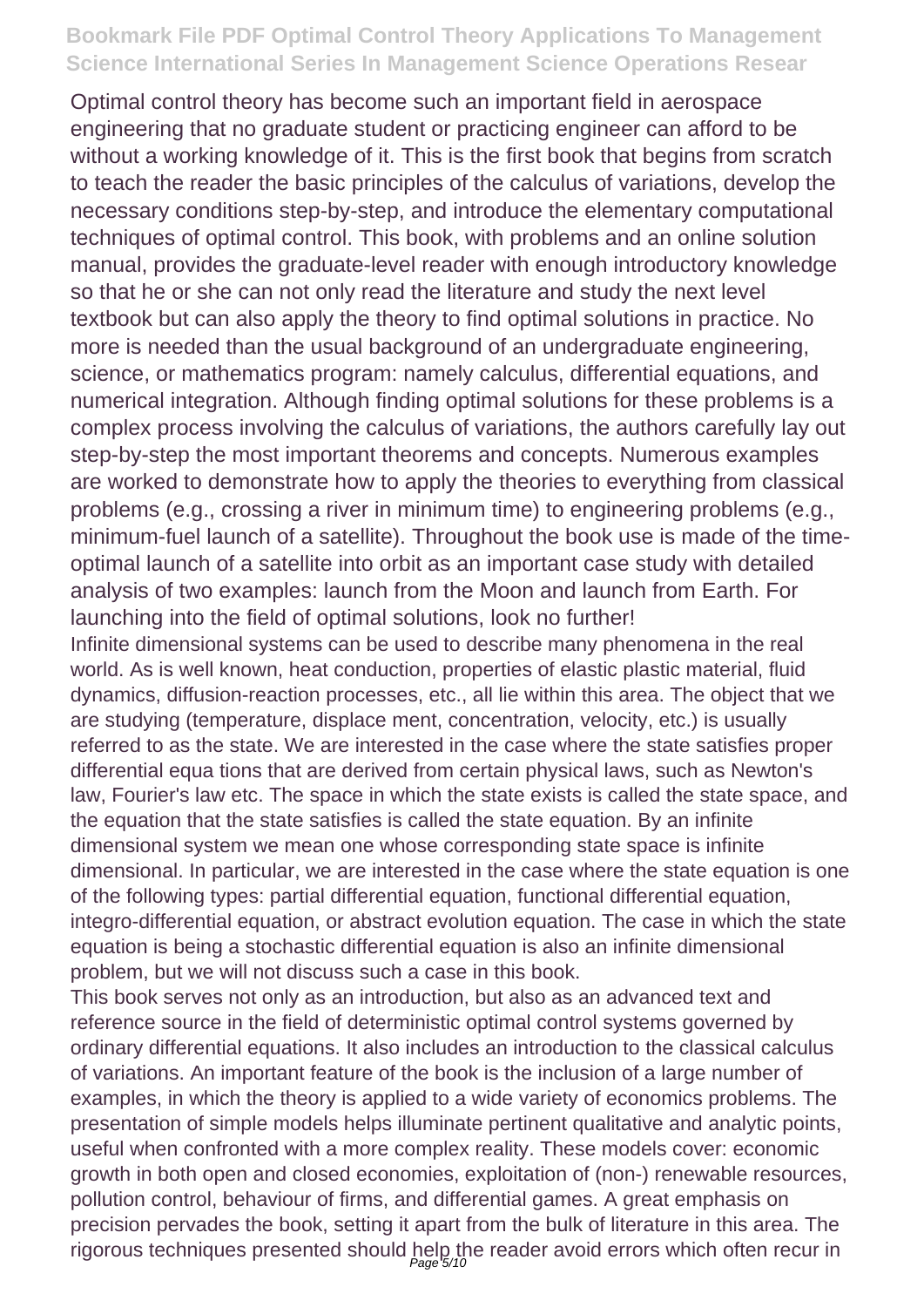the application of control theory within economics.

Optimal control theory is a mathematical optimization method with important applications in the aerospace industry.

In recent years, enhanced oil recovery techniques have received much attention in the oil industry. Enhanced oil recovery methods can be divided into three major categories: thermal processes which include steam flooding, steam stimulation, and in-situ combustion; chemical processes which include surfactant-polymer injection, polymer flooding, and caustic flooding; and miscible displacement processes which include miscible hydrocarbon displacement, carbon dioxide injection of large amounts of rather expensive fluids into oil bearing reservoir formations. Commercial application of any enhanced oil recovery process relies upon economic projections that show a decent return on the investment. Because of high chemical costs, it is important to optimize enhanced oil recovery processes to provide the greatest recovery at the lowest chemical injection cost. The aim of this book is to develop an optimal control theory for the determination of operating strategies that maximize the economic attractiveness of enhanced oil recovery processes. The determination of optimal control histories or operating strategies is one of the key elements in the successful usage of new enhanced oil recovery techniques. The information contained in the book will therefore be both interesting and useful to all those working in petroleum engineering, petroleum management and chemical engineering.

The lectures gathered in this volume present some of the different aspects of Mathematical Control Theory. Adopting the point of view of Geometric Control Theory and of Nonlinear Control Theory, the lectures focus on some aspects of the Optimization and Control of nonlinear, not necessarily smooth, dynamical systems. Specifically, three of the five lectures discuss respectively: logic-based switching control, sliding mode control and the input to the state stability paradigm for the control and stability of nonlinear systems. The remaining two lectures are devoted to Optimal Control: one investigates the connections between Optimal Control Theory, Dynamical Systems and Differential Geometry, while the second presents a very general version, in a non-smooth context, of the Pontryagin Maximum Principle. The arguments of the whole volume are self-contained and are directed to everyone working in Control Theory. They offer a sound presentation of the methods employed in the control and optimization of nonlinear dynamical systems.

This book is devoted to the study of optimal control problems arising in forest management, an important and fascinating topic in mathematical economics studied by many researchers over the years. The volume studies the forest management problem by analyzing a class of optimal control problems that contains it and showing the existence of optimal solutions over infinite horizon. It also studies the structure of approximate solutions on finite intervals and their turnpike properties, as well as the stability of the turnpike phenomenon and the structure of approximate solutions on finite intervals in the regions close to the end points. The book is intended for mathematicians interested in the optimization theory, optimal control and their applications to the economic theory.

Upper-level undergraduate text introduces aspects of optimal control theory: dynamic programming, Pontryagin's minimum principle, and numerical techniques for trajectory optimization. Numerous figures, tables. Solution guide available upon request. 1970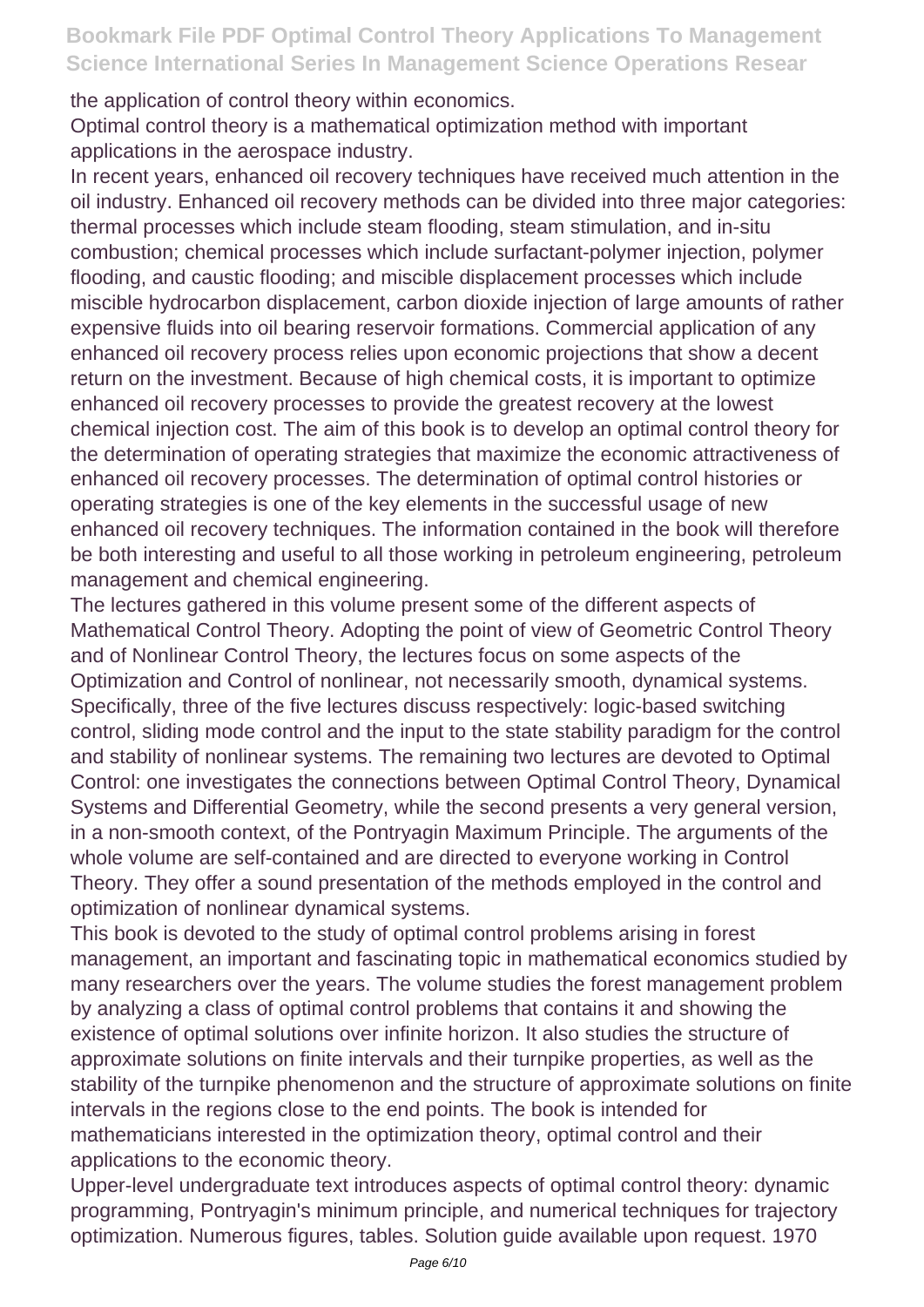#### edition.

This book represents an extended and substantially revised version of my earlierbook, Optimal Control in Problems ofMathematical Physics,originally published in Russian in 1975. About 60% of the text has been completely revised and major additions have been included which have produced a practically new text. My aim was to modernize the presentation but also to preserve the original results, some of which are little known to a Western reader. The idea of composites, which is the core of the modern theory of optimization, was initiated in the early seventies. The reader will find here its implementation in the problem of optimal conductivity distribution in an MHDgeneratorchannel flow.Sincethen it has emergedinto an extensive theory which is undergoing a continuous development. The book does not pretend to be a textbook, neither does it offer a systematic presentation of the theory. Rather, it reflects a concept which I consider as fundamental in the modern approach to optimization of dis tributed systems. Bibliographical notes,though extensive, do not pretend to be exhaustive as well. My thanks are due to ProfessorJean-Louis Armand and ProfessorWolf Stadler whose friendly assistance in translating and polishing the text was so valuable. I am indebted to Mrs. Kathleen Durand and Mrs. Colleen Lewis for the hard job of typing large portions of the manuscript.

This work describes all basic equaitons and inequalities that form the necessary and sufficient optimality conditions of variational calculus and the theory of optimal control. Subjects addressed include developments in the investigation of optimality conditions, new classes of solutions, analytical and computation methods, and applications.

Dynamic optimization is rocket science – and more. This volume teaches researchers and students alike to harness the modern theory of dynamic optimization to solve practical problems. These problems not only cover those in space flight, but also in emerging social applications such as the control of drugs, corruption, and terror. This volume is designed to be a lively introduction to the mathematics and a bridge to these hot topics in the economics of crime for current scholars. The authors celebrate Pontryagin's Maximum Principle – that crowning intellectual achievement of human understanding. The rich theory explored here is complemented by numerical methods available through a companion web site.

Foundations of Dynamic Economic Analysis presents a modern and thorough exposition of the fundamental mathematical formalism used to study optimal control theory, i.e., continuous time dynamic economic processes, and to interpret dynamic economic behavior. The style of presentation, with its continual emphasis on the economic interpretation of mathematics and models, distinguishes it from several other excellent texts on the subject. This approach is aided dramatically by introducing the dynamic envelope theorem and the method of comparative dynamics early in the exposition. Accordingly, motivated and economically revealing proofs of the transversality conditions come about by use of the dynamic envelope theorem. Furthermore, such sequencing of the material naturally leads to the development of the primal-dual method of comparative dynamics and dynamic duality theory, two modern approaches used to tease out the empirical content of optimal control models. The stylistic approach ultimately draws attention to the empirical richness of optimal control theory, a feature missing in virtually all other textbooks of this type.

This monograph is an introduction to optimal control theory for systems governed by vector ordinary differential equations. It is not intended as a state-of-the-art handbook for researchers. We have tried to keep two types of reader in mind: (1) mathematicians, graduate students, and advanced undergraduates in mathematics who want a concise introduction to a field which contains nontrivial interesting applications of mathematics (for example, weak convergence,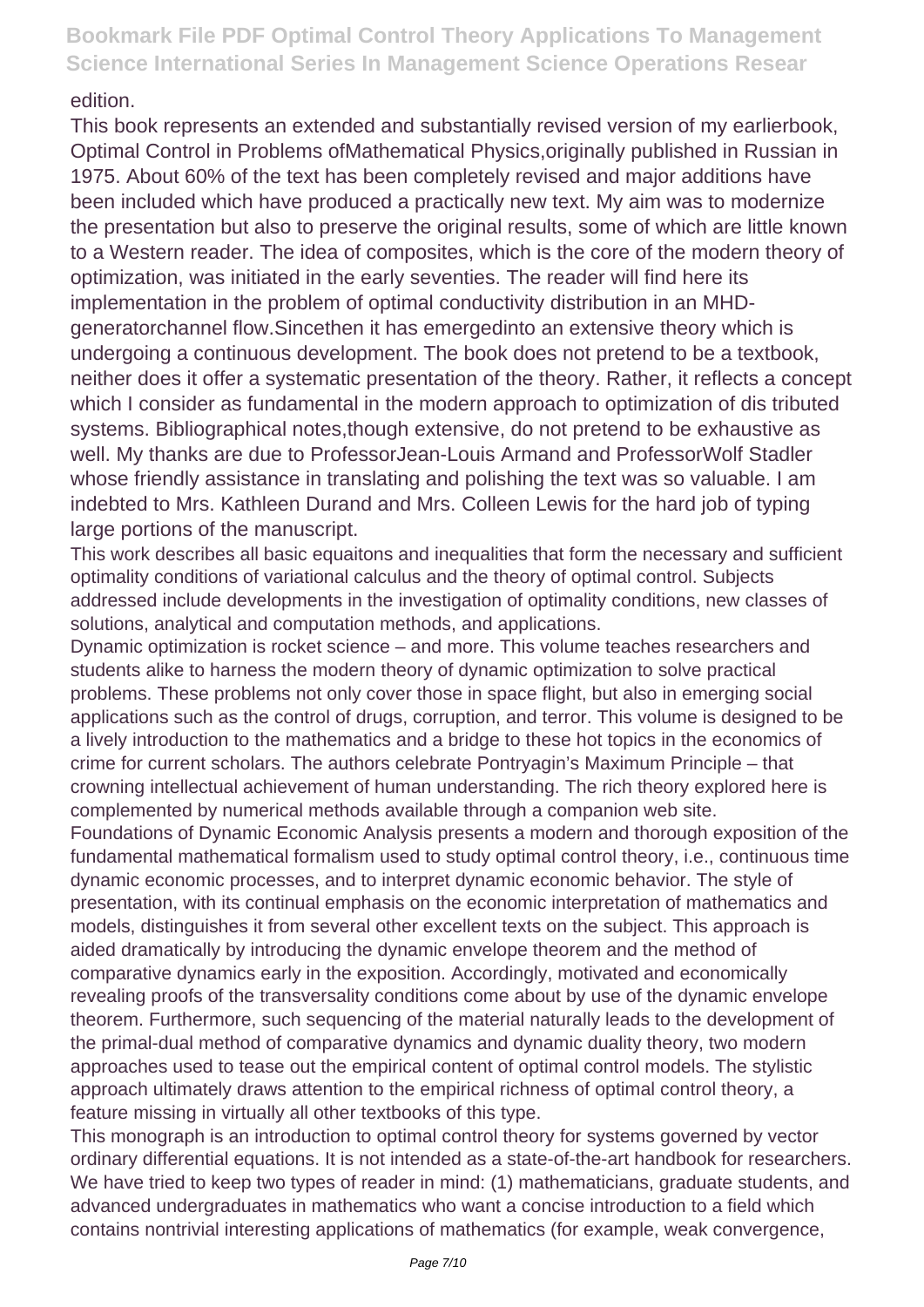convexity, and the theory of ordinary differential equations); (2) economists, applied scientists, and engineers who want to understand some of the mathematical foundations. of optimal control theory. In general, we have emphasized motivation and explanation, avoiding the "definition-axiom-theorem-proof" approach. We make use of a large number of examples, especially one simple canonical example which we carry through the entire book. In proving theorems, we often just prove the simplest case, then state the more general results which can be proved. Many of the more difficult topics are discussed in the "Notes" sections at the end of chapters and several major proofs are in the Appendices. We feel that a solid understanding of basic facts is best attained by at first avoiding excessive generality. We have not tried to give an exhaustive list of references, preferring to refer the reader to existing books or papers with extensive bibliographies. References are given by author's name and the year of publication, e.g., Waltman [1974].

This textbook offers a concise yet rigorous introduction to calculus of variations and optimal control theory, and is a self-contained resource for graduate students in engineering, applied mathematics, and related subjects. Designed specifically for a one-semester course, the book begins with calculus of variations, preparing the ground for optimal control. It then gives a complete proof of the maximum principle and covers key topics such as the Hamilton-Jacobi-Bellman theory of dynamic programming and linear-quadratic optimal control. Calculus of Variations and Optimal Control Theory also traces the historical development of the subject and features numerous exercises, notes and references at the end of each chapter, and suggestions for further study. Offers a concise yet rigorous introduction Requires limited background in control theory or advanced mathematics Provides a complete proof of the maximum principle Uses consistent notation in the exposition of classical and modern topics Traces the historical development of the subject Solutions manual (available only to teachers) Leading universities that have adopted this book include: University of Illinois at Urbana-Champaign ECE 553: Optimum Control Systems Georgia Institute of Technology ECE 6553: Optimal Control and Optimization University of Pennsylvania ESE 680: Optimal Control Theory University of Notre Dame EE 60565: Optimal Control

This book is devoted to the development of optimal control theory for finite dimensional systems governed by deterministic and stochastic differential equations driven by vector measures. The book deals with a broad class of controls, including regular controls (vectorvalued measurable functions), relaxed controls (measure-valued functions) and controls determined by vector measures, where both fully and partially observed control problems are considered. In the past few decades, there have been remarkable advances in the field of systems and control theory thanks to the unprecedented interaction between mathematics and the physical and engineering sciences. Recently, optimal control theory for dynamic systems driven by vector measures has attracted increasing interest. This book presents this theory for dynamic systems governed by both ordinary and stochastic differential equations, including extensive results on the existence of optimal controls and necessary conditions for optimality. Computational algorithms are developed based on the optimality conditions, with numerical results presented to demonstrate the applicability of the theoretical results developed in the book. This book will be of interest to researchers in optimal control or applied functional analysis interested in applications of vector measures to control theory, stochastic systems driven by vector measures, and related topics. In particular, this self-contained account can be a starting point for further advances in the theory and applications of dynamic systems driven and controlled by vector measures.

"Optimal control theory is concerned with finding control functions that minimize cost functions for systems described by differential equations. The methods have found widespread applications in aeronautics, mechanical engineering, the life sciences, and many other disciplines. This book focuses on optimal control problems where the state equation is an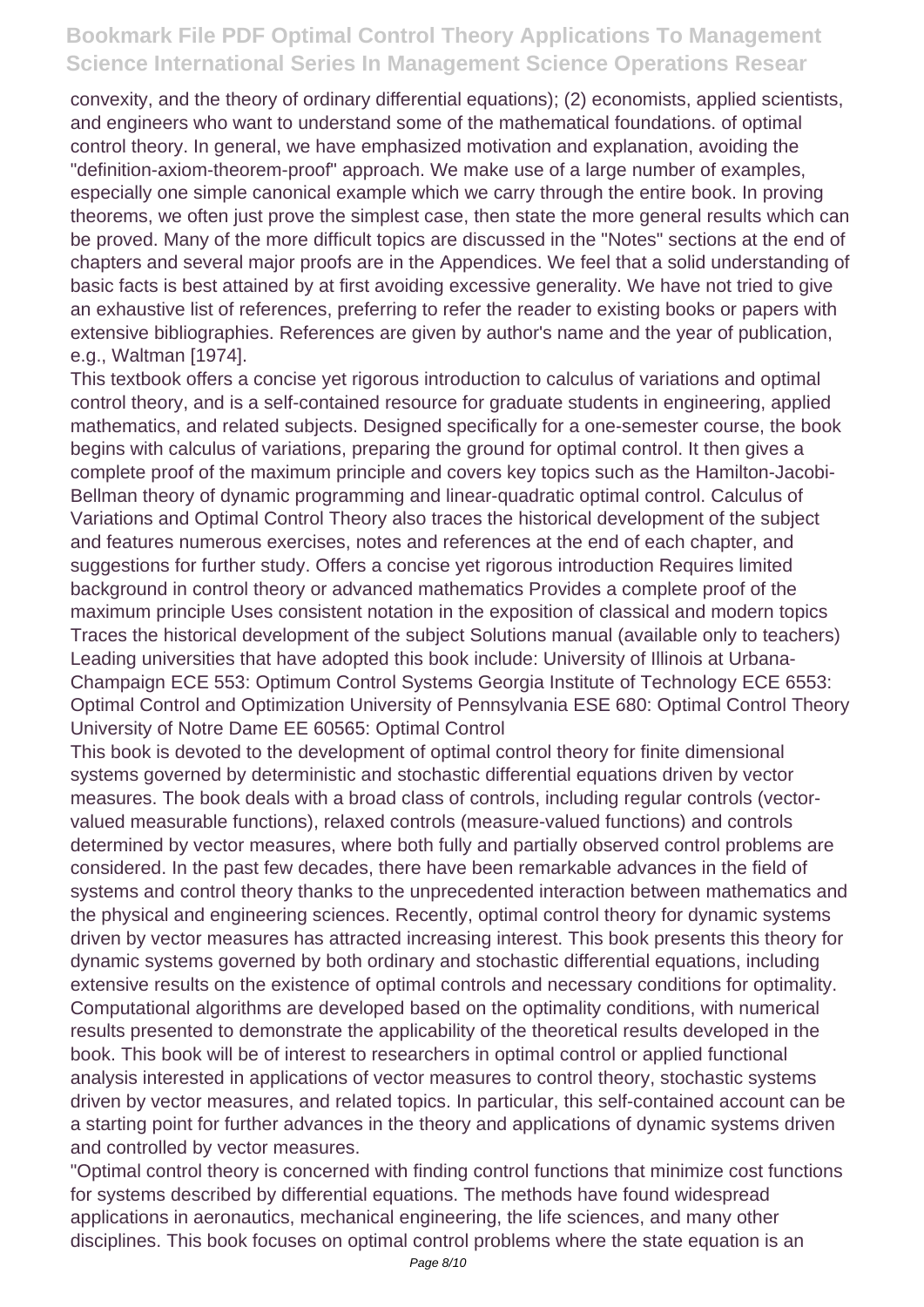elliptic or parabolic partial differential equation. Included are topics such as the existence of optimal solutions, necessary optimality conditions and adjoint equations, second-order sufficient conditions, and main principles of selected numerical techniques. It also contains a survey on the Karush-Kuhn-Tucker theory of nonlinear programming in Banach spaces. The exposition begins with control problems with linear equations, quadratic cost functions and control constraints. To make the book self-contained, basic facts on weak solutions of elliptic and parabolic equations are introduced. Principles of functional analysis are introduced and explained as they are needed. Many simple examples illustrate the theory and its hidden difficulties. This start to the book makes it fairly self-contained and suitable for advanced undergraduates or beginning graduate students. Advanced control problems for nonlinear partial differential equations are also discussed. As prerequisites, results on boundedness and continuity of solutions to semilinear elliptic and parabolic equations are addressed. These topics are not yet readily available in books on PDEs, making the exposition also interesting for researchers. Alongside the main theme of the analysis of problems of optimal control, Tr'oltzsch also discusses numerical techniques. The exposition is confined to brief introductions into the basic ideas in order to give the reader an impression of how the theory can be realized numerically. After reading this book, the reader will be familiar with the main principles of the numerical analysis of PDE-constrained optimization."--Publisher's description. Optimal Control Theory for ApplicationsSpringer Science & Business Media The calculus of variations is used to find functions that optimize quantities expressed in terms of integrals. Optimal control theory seeks to find functions that minimize cost integrals for systems described by differential equations. This book is an introduction to both the classical theory of the calculus of variations and the more modern developments of optimal control theory from the perspective of an applied mathematician. It focuses on understanding concepts and how to apply them. The range of potential applications is broad: the calculus of variations and optimal control theory have been widely used in numerous ways in biology, criminology, economics, engineering, finance, management science, and physics. Applications described in this book include cancer chemotherapy, navigational control, and renewable resource harvesting. The prerequisites for the book are modest: the standard calculus sequence, a first course on ordinary differential equations, and some facility with the use of mathematical software. It is suitable for an undergraduate or beginning graduate course, or for self study. It provides excellent preparation for more advanced books and courses on the calculus of variations and optimal control theory.

Geared primarily to an audience consisting of mathematically advanced undergraduate or beginning graduate students, this text may additionally be used by engineering students interested in a rigorous, proof-oriented systems course that goes beyond the classical frequency-domain material and more applied courses. The minimal mathematical background required is a working knowledge of linear algebra and differential equations. The book covers what constitutes the common core of control theory and is unique in its emphasis on foundational aspects. While covering a wide range of topics written in a standard theorem/proof style, it also develops the necessary techniques from scratch. In this second edition, new chapters and sections have been added, dealing with